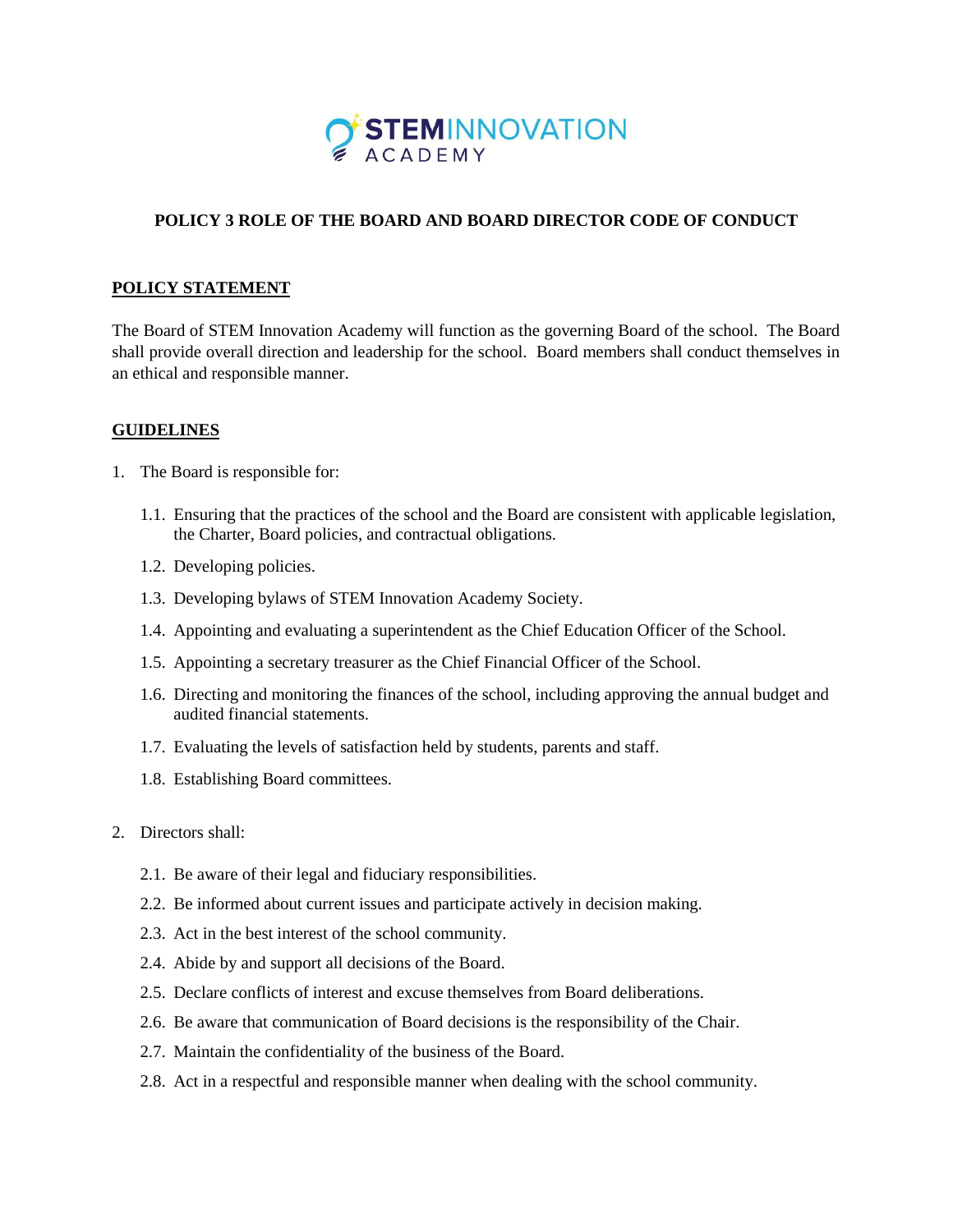### **SCHEDULE "A"**

### **DIRECTOR CODE OF CONDUCT**

- 1. STEM Innovation Academy Society (the "Society") commits itself and its members to conduct which meets the highest ethical standards and is commensurate with the responsibilities associated with being elected representatives of the STEM Innovation Academy (the "School"). It is expected that all personal interactions and relationships will be characterized by mutual respect, which acknowledges the dignity and affirms the worth of each person. This Director Code of Conduct (the "Code") is a broad policy statement and does not give rise to any rights. The Code is not legal advice or opinion.
- 2. Members of the Society's Board of Directors (the "Directors") shall carry out their responsibilities as detailed in the By-laws of the Society. Specifically, Directors shall act honestly and in good faith with a view to the best interests of the Society, as well as exercise the care, diligence, and skill that a reasonably prudent person would exercise in comparable circumstances.
- 3. Directors shall comply, both in letter and spirit, with all applicable laws, regulations, rules, and policies applicable to the Society.
- 4. Directors shall endeavour to work with fellow Directors in a spirit of harmony and cooperation in spite of differences of opinion that may arise during debate.
- 5. Directors shall reflect the Society's policies and resolutions when communicating to the public.
	- 5.1 Directors shall accept that decisions are made on a majority basis as outlined in section 7.10 of the By-laws after due deliberation. It is the obligation of Directors to abide by and support those decisions.
	- 5.2 Directors may not publicly (i.e., outside a closed session of the Board of Directors), or outside of the proper channels and protocols, criticize other Directors or staff of the Society (the "Staff").
- 6. Directors shall respect issues of a sensitive or confidential nature.
	- 6.1 Directors owe positive loyalty to the Society and are never to divulge its deliberation and decisions to any outside body or person before they are known to the Staff and the public through agreed-upon channels of communication.
	- 6.2 Directors shall, at all times, maintain confidentiality of the business of the Society and the School as appropriate. This restriction will not apply to a Director required to disclose such information by law, in which case the disclosing Director will promptly notify the Chair or applicable Committee of the Board of Directors of the legal requirement before such disclosure.
- 7. Directors shall not attempt to exercise individual authority over the Superintendent or any member of the Staff.
	- 7.1 Directors shall not solicit nor make judgments in a public forum (i.e., outside of a closed session of the Board of Directors) regarding the performance of the Superintendent or member of the Staff.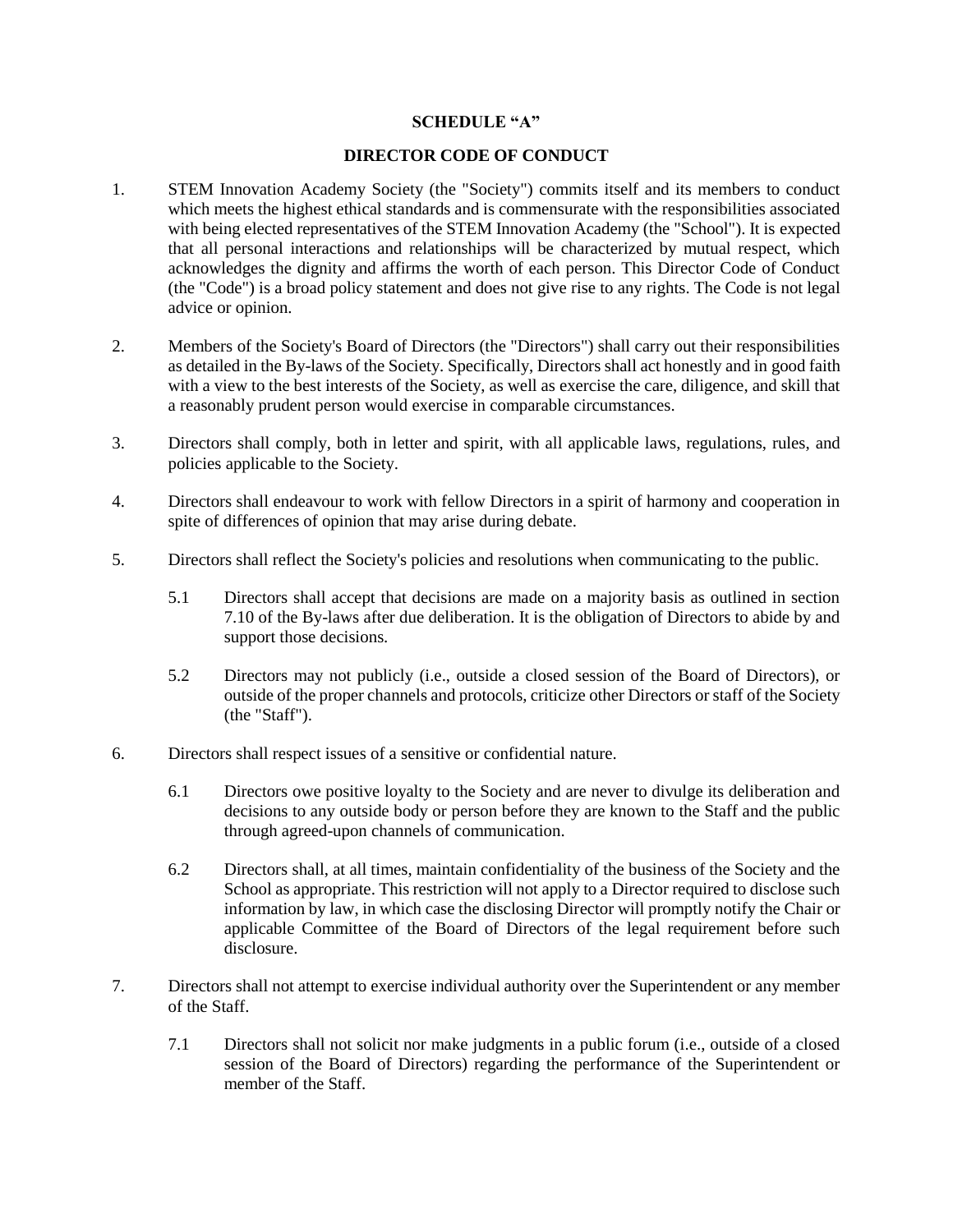- 7.2 Directors shall not encourage direct communication with Staff who attempt to bypass administration but shall encourage the Staff to use reporting lines within the administration to bring their concerns to the Board of Directors.
- 8. Fiduciary responsibility supersedes any conflicting loyalty such as that to advocacy or interest groups and membership on any other Boards of Directors or staffs, or acting as a user of the School's services.
- 9. Directors shall represent the Society responsibly in all Society-related matters with proper decorum and respect for others.
- 10. Attendance by the Directors at regular meetings of the Board of Directors is mandatory unless excused by motion of the Board of Directors. Repeated unexcused absences, partial attendance, or excessively late attendance by Directors shall be cause for disciplinary action as determined by the Board. The unexcused absence of a Director from three consecutive meetings of the Board of Directors shall disqualify that person from remaining as a Director per section 87(1)(i) of the *Education Act* and section 6.10(a) of the By-laws.
- 11. In accordance with section 86 of the *Education Act*, Directors shall file with the Secretary of the Board of Directors a statement showing:
	- a. the names and employment information of the director and the director's spouse or adult interdependent partner;
	- b. the names of the corporations, partnerships, firms, governments, or persons in which the director has a pecuniary interest; and
	- c. the names of the corporations, partnerships, firms, governments, or persons in which the director's spouse or interdependent partner or children under 18 years of age have a pecuniary interest.
- 12. Directors shall disclose the nature of any conflict of interest and abstain themselves from discussion or voting on the matter in question in accordance with section 88 of the *Education Act*.
	- 12.1 Directors may not use for personal financial or material benefit, except under terms of a written agreement with the Society:
		- (a) school premises and facilities to promote or serve the interests of any non-School or non-Society organization;
		- (b) the name or logos of the School or the Society; or
		- (c) the names of the Directors or Society to promote or serve the interests of any non-School or non-Society organization.
	- 12.2 Directors are not to do paid work for the Society or the School while serving on the Board of Directors, unless agreed upon by the Society in advance.
	- 12.3 It is the duty and responsibility of the Chair, where the possibility of a member having a conflict of interest is known or ought reasonably to have been known, to explicitly raise the matter with the Director potentially having the conflict of interest.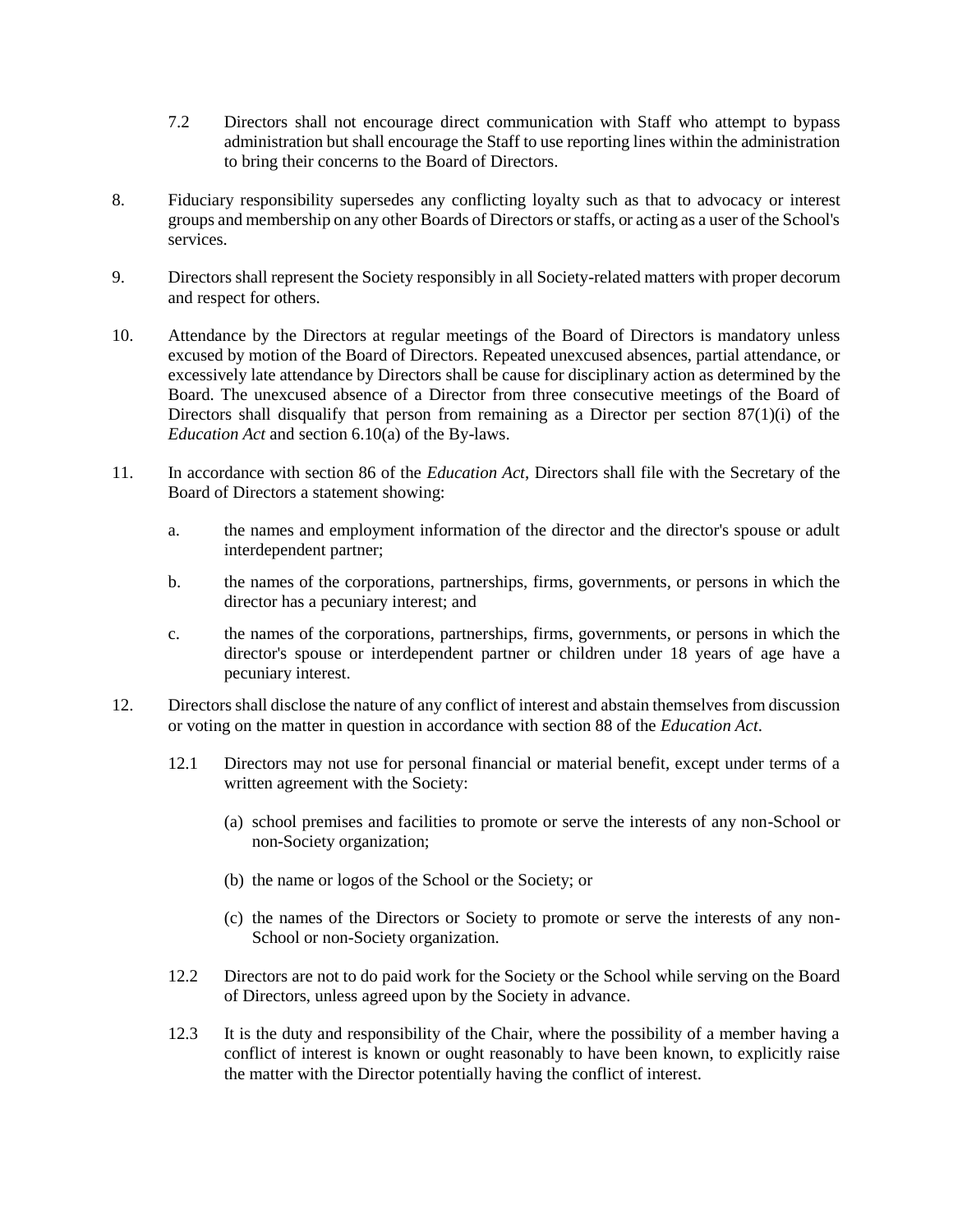- 12.4 For non-declaration of a conflict, which affects the decisions of the Society, a Director may be asked to resign and the affected decisions shall be reconsidered.
- 13. Directors shall not use their influence to obtain employment with the Society for family members or friends.
- 14. Directors shall conduct themselves in a manner such that neither the Society's reputation nor its assets are put at risk.
- <span id="page-3-0"></span>15. Directors shall conduct themselves in an ethical and prudent manner in compliance with this Director Code of Conduct (the "Code"). The failure by Directors to conduct themselves in compliance with this Code may result in the Society instituting sanctions.
	- 15.1 A Director who believes that another Director has violated the Code may seek resolution of the matter through appropriate conciliatory measures prior to commencing an official complaint under the Code.
	- 15.2 A Director who wishes to commence an official complaint under the Code shall file a letter of complaint with the Chair in a timely manner and indicate the nature of the complaint and the sections of the Code that are alleged to have been violated by the Director. If the complaint is about the Chair, the letter should be filed with the Vice Chair. The Director who is alleged to have violated the Code and all other Directors shall be forwarded a copy of the letter of complaint by the Chair (or Vice Chair where applicable) within five days of receipt by the Chair of the letter of complaint.
	- 15.3 When a Director files a letter of complaint and a copy of that letter of complaint is forwarded to all Directors, the filing, notification, content, and nature of the complaint shall be deemed to be strictly confidential, the public disclosure of which shall be deemed to be a violation of the Code. Public disclosure of the complaint and any resulting decision taken by the Society may be disclosed by the Society only at the direction of the Society, following the disposition of the complaint by the Society at a Code hearing (a "Hearing").
	- 15.4 To ensure that the complaint has merit to be considered and reviewed, at least one other Director must provide to the Chair within three days of the notice in writing of the complaint being forwarded to all Directors a letter indicating support for having the complaint heard at a Hearing. Any Director who forwards such a letter of support shall not be disqualified from attending and deliberating upon the complaint at a Hearing convened to hear the matter, solely for having issued such a letter.
		- 15.4.1 Where no letter supporting a hearing is received by the Chair in the three day period referred to in section [15.4](#page-3-0), the complaint shall not be heard. The Chair shall notify all other Directors in writing that no further action of the Board of Directors shall occur.
		- 15.4.2 Where a letter supporting a Hearing is received by the Chair in the three-day period referred to in section [15.4](#page-3-0), the Chair shall convene, as soon as is reasonable, a special meeting of the Society to allow the complaining Director to present their views of the alleged violation of the Code. At this special meeting, the Chair shall indicate, at the commencement of the meeting, the nature of the business to be transacted and that the complaint shall be heard in a closed session of the special meeting.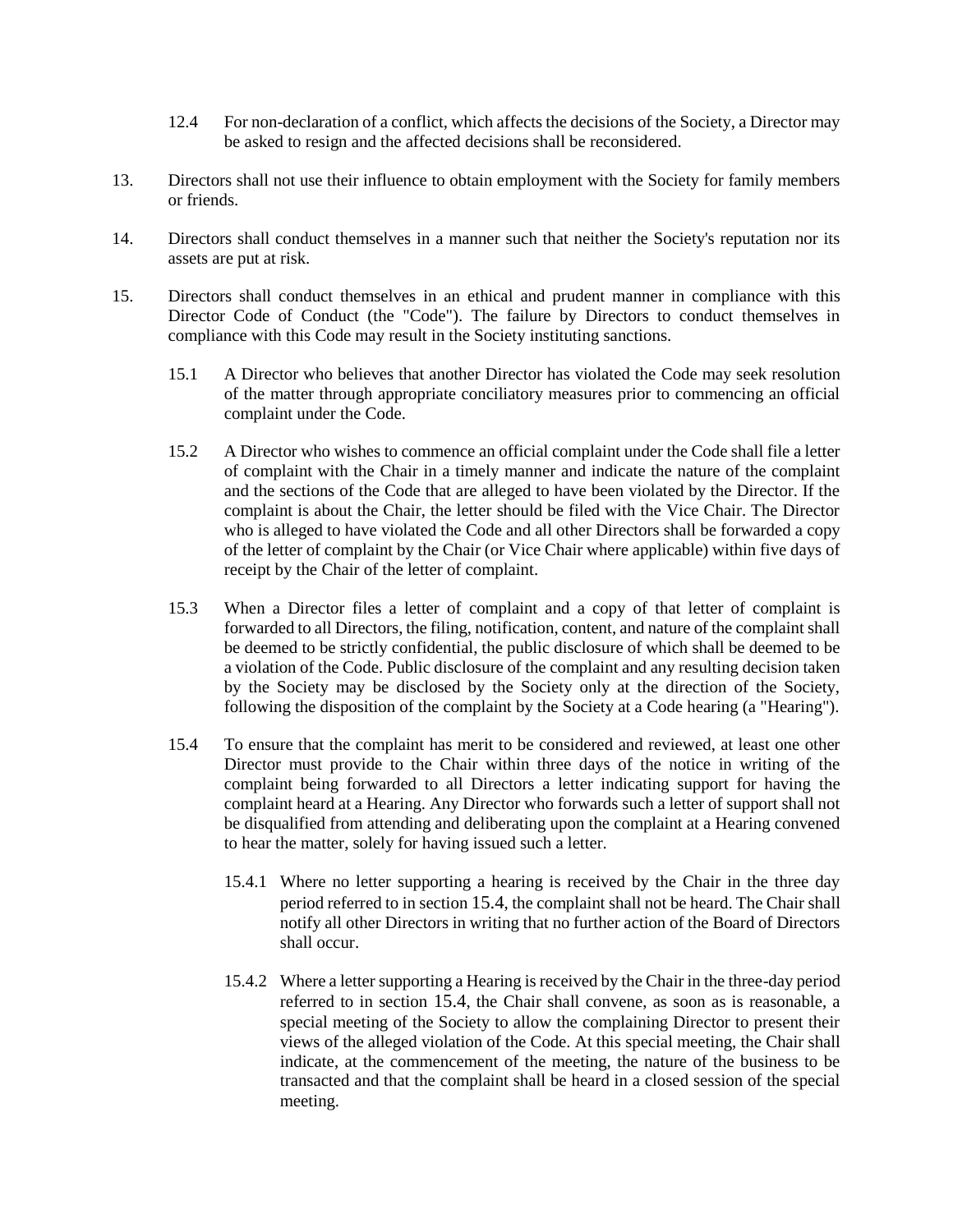- <span id="page-4-0"></span>15.5 Without limiting what appears below, the Chair shall ensure fairness in dealing with the complaint by adhering to the following procedures.
	- 15.5.1 The Hearing shall be conducted at a closed session of a special meeting of the Society convened for that purpose. All preliminary matters, including whether one or more Directors may have a conflict of interest in hearing the presentations regarding the complaint, shall be dealt with prior to the presentation of the complaint on behalf of the complaining Director.
	- 15.5.2 The sequence of the Hearing shall be:
		- (a) the complaining Director shall provide a presentation;
		- (b) the respondent Director shall provide a presentation;
		- (c) the complaining Director shall then be given an opportunity to reply to the respondent Director's presentation;
		- (d) the respondent Director shall then be provided a further opportunity to respond to the complaining Director's presentation and subsequent remarks;
		- (e) the complaining Director shall be given the opportunity to make final comments; and
		- (f) the responding Director shall be given the opportunity to make final comments.
	- 15.5.3 Following the presentation of the respective positions of the parties as outlined in section [15.5.2](#page-4-0), the parties and all persons other than the remaining Directors who do not have a conflict of interest shall be required to leave the room. The remaining directors shall deliberate in private. The Society may, however, in its discretion, call upon legal counsel to assist them on points of law or the drafting of a possible resolution.
	- 15.5.4 If the remaining Directors in deliberation require further information or clarification, the parties shall be reconvened and the requests made in the presence of both parties. If the information is not readily available, the presiding Chair may request a recess or adjournment of the Hearing to a later date.
	- 15.5.5 In the case of an adjournment, no discussion by the Directors of the matters heard at the Hearing may take place until the meeting is reconvened.
	- 15.5.6 The remaining Directors in deliberation may draft a resolution indicating what action, if any, may be taken regarding the respondent Director.
	- 15.5.7 The presiding Chair shall reconvene the parties to the Hearing and request a motion to revert to the open meeting in order to pass the resolution.
	- 15.5.8 All documentation that is related to the Hearing shall be returned to the Superintendent or designate immediately upon conclusion of the Hearing.